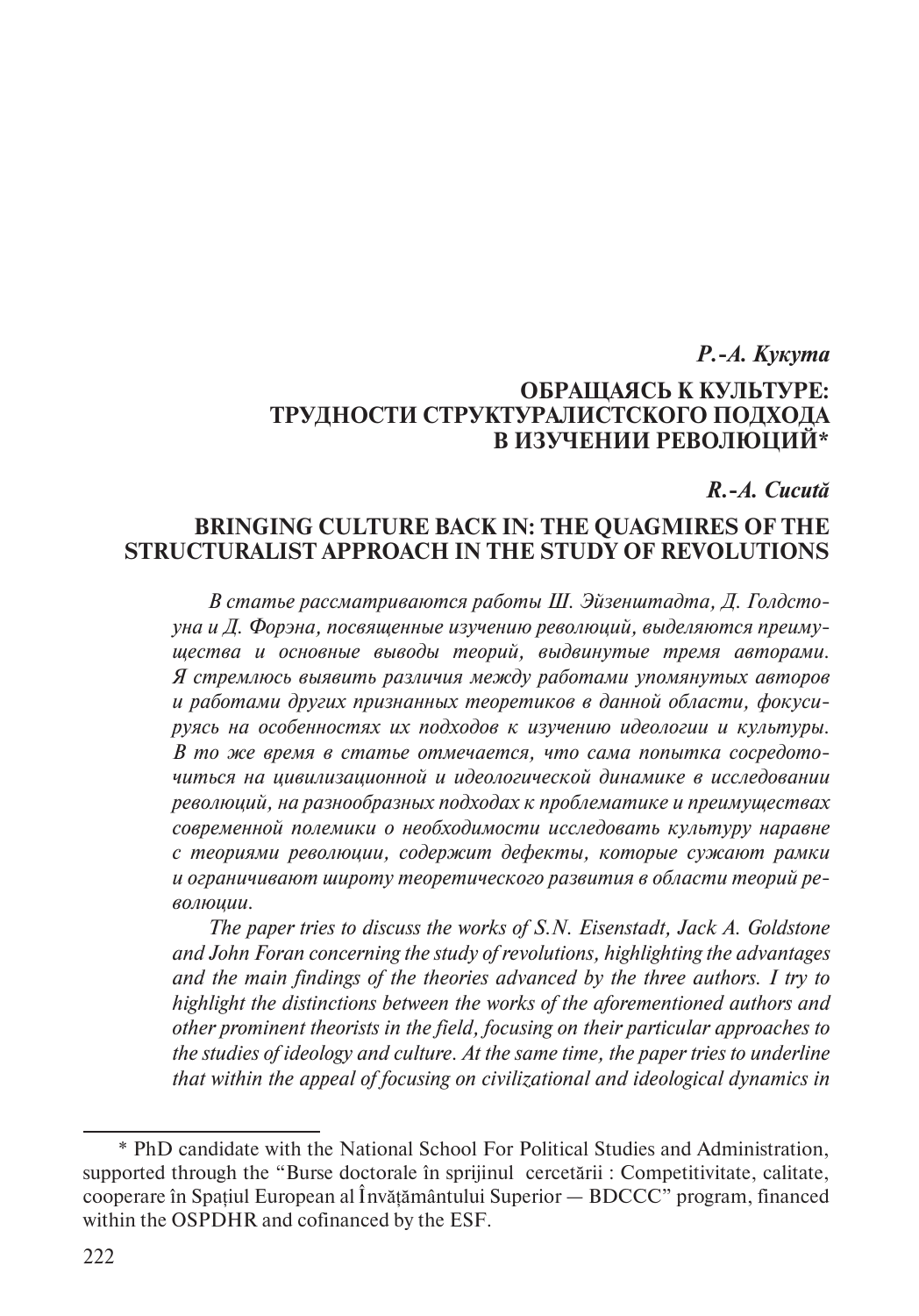*Cucută R.-A. Bringing Culture Back in: The Quagmires of the Structuralist Approach...*

*the study of revolutions, the different approaches to the matter and the merits of the contemporary debate on the necessity of studying culture alongside theories of revolution lie several pitfalls and shortcomings that limit the scope and width of the theoretical development in the field of revolution theories.*

*Ключевые слова: революция, культура, цивилизация, цивилизационная динамика, идеология, теория революции.*

*Keywords: revolution, culture, civilization, civilizational dynamics, ideology, theory of revolution.*

The study focuses on the works of S.N. Eisenstadt, Jack A. Goldstone and John Foran concerning theories of revolution, trying to assert the difference between their approaches to the study at hand and the other structural theories. At the same time, the study tries to underline the main arguments for a study of revolution more attentive to the problems posed by civilization, culture or ideology, emphasizing nevertheless the dangers lying behind cultural structuralism.

The study of revolutions and the numerous adjacent theories of revolutions is one of the major focal points in social theory — the theoretical debates pertaining to the explaining and understanding of such phenomena encompassing several "hot spots" of sociological theory: the nature of social change (revolutions being considered a foremost case of profound, rapid and all-encompassing transformation), the agentstructure dilemma etc. Within the vast field of theories of revolution nevertheless, one can discern, as theorists argue, several different approaches to the study of culture and ideology. Within the "generational" framework that theorists discuss the evolution of the study of revolutions (Goldstone 2001: 139; Foran 1993: 1), the advent of a "fourth" generation of theorists that tries to focus on cultural, identitary and discursive practices in order to circumvent the limitations of the structuralist approach to the study of revolution has been considered one of the most important developments in the field. Nevertheless, as I try to point out, the reaction to matters of culture, civilization and identity has for a long time been one of the major contention points within the theories of revolution, positions varying from a total rejection of the emphasis on ideology (Skocpol 1979), to a lukewarm accommodation of discursive practices and ideology (Tilly 1978) and a more asserting view that considers the prominent role cultures play in the revolutionary dynamic (Foran 2005).

### **S.N. Eisenstadt and the Study of Civilization and Revolutions**

S.N. Eisenstadt's approach to the study of revolutions is not uncommon among the "third" generation of revolutionary theorists — his starting point is illustrating the "ideal-type" of the revolution and comparing other instances of violent and rapid social change to it (in order to observe either the absence or the presence of processes of social change). Although this perspective is not necessarily uncommon among representatives of the "structuralist" wave, the way in which Eisenstadt contextualizes his approach makes his theoretical approach unique among other structuralists. On the one hand, Eisenstadt underlines that the importance of "great revolutions" (subjected to comparative historical analysis by theorists such as Brinton, Moore, Pettee, Edwards,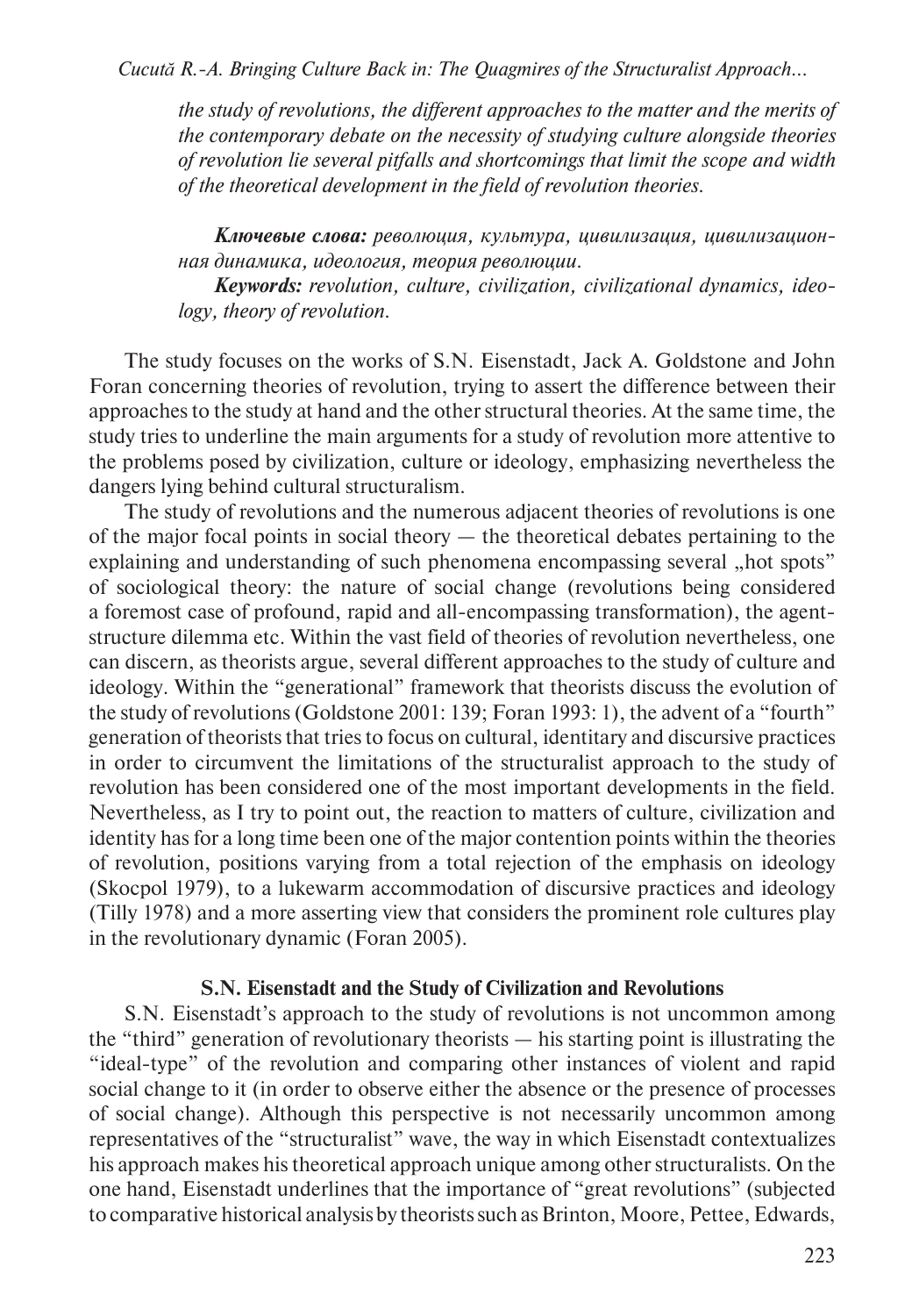Skocpol and others) is highlighted by what he calls "the image of a true revolution" (Eisenstadt 1978: 2) which encompasses violent political regime change, a brusque "modernization" of the social life as a result of the major changes revolution brings in most institutional spheres, a radical break with the pre-revolutionary past and the heavy influence ideology plays in the drafting and enacting of revolutionary policies.

On the other hand, Eisenstadt considers that the focus other theorists place on the violent nature of the political conflict omnipresent in the "great revolutions" they tend to study (which remains nevertheless a prominent characteristic of the ideal-type he refers to) overshadows several other important components of the phenomenon he is trying to study (Eisenstadt 1978: 8). Eisenstadt considers that violent political conflict is a direct result of wider processes of structural and civilizational transformation which bear a direct influence on the enacting of social change (and revolution is first and foremost a form of social change and not of social conflict). His theoretical model endeavors therefore to isolate the precise characteristics of revolution that differentiate it from several other resembling phenomena (protests, rebellions, change processes) and to identify the structural conditions of "pure" revolutions.

There are two epistemological premises to Eisenstadt's enterprise. On the one hand, he emphasizes that the objective of his structuralist frame of reference lies not in explaining the transition from the pre-social to the social level of organization of the human life, but to explain the manner in which society (as an assembly of rules that make human interaction predictable) continues to exist (Eisenstadt 1978: 20). At the same time, his structuralist outlook emphasizes that dysfunctional aspects are inherent to social organization, because there is a permanent tension between "the organizational mechanisms of the social division of labor and the acceptance of social order" (Eisenstadt 1978: 21).

Within this theoretical framework, Eisenstadt identifies four types of society: primitive, traditional, modern and neo-patrimonial societies. His classification of types of social change emphasizes nevertheless the characteristics of the societies within which the change takes place — it is the structure of each society that defines the society itself and the type of social change it goes through and not necessarily the characteristics of the change process itself. Primitive societies are therefore subjected to changes consisting of the change of relative positions inside the system, the establishment of new units outside the territory of the initial unit and changes that encompass a process of centralization.

Traditional societis undergo segregative, coalescent and exceptional social changes (Eisenstadt 1978: 73), whereas revolutionary change is a characteristic of modern societies. Its features are not the the scope or intensity of rebellions and protests (as opposed to change in traditional societies), but the tight connection between protest movements, political struggle and the symbols articulated by the political struggle and the institutional structure of society, the protest movements and, last but not least, their structural consequences (Eisenstadt 1978: 173).

Modern revolutions are enacted by coalitions more heterogenous and diverse than those that enact change in traditional societies. At the same time, the idea of political legitimacy moves beyond the simple framing of alternative views on social organization (revolution is a particular type of change that manages to bring together both the idea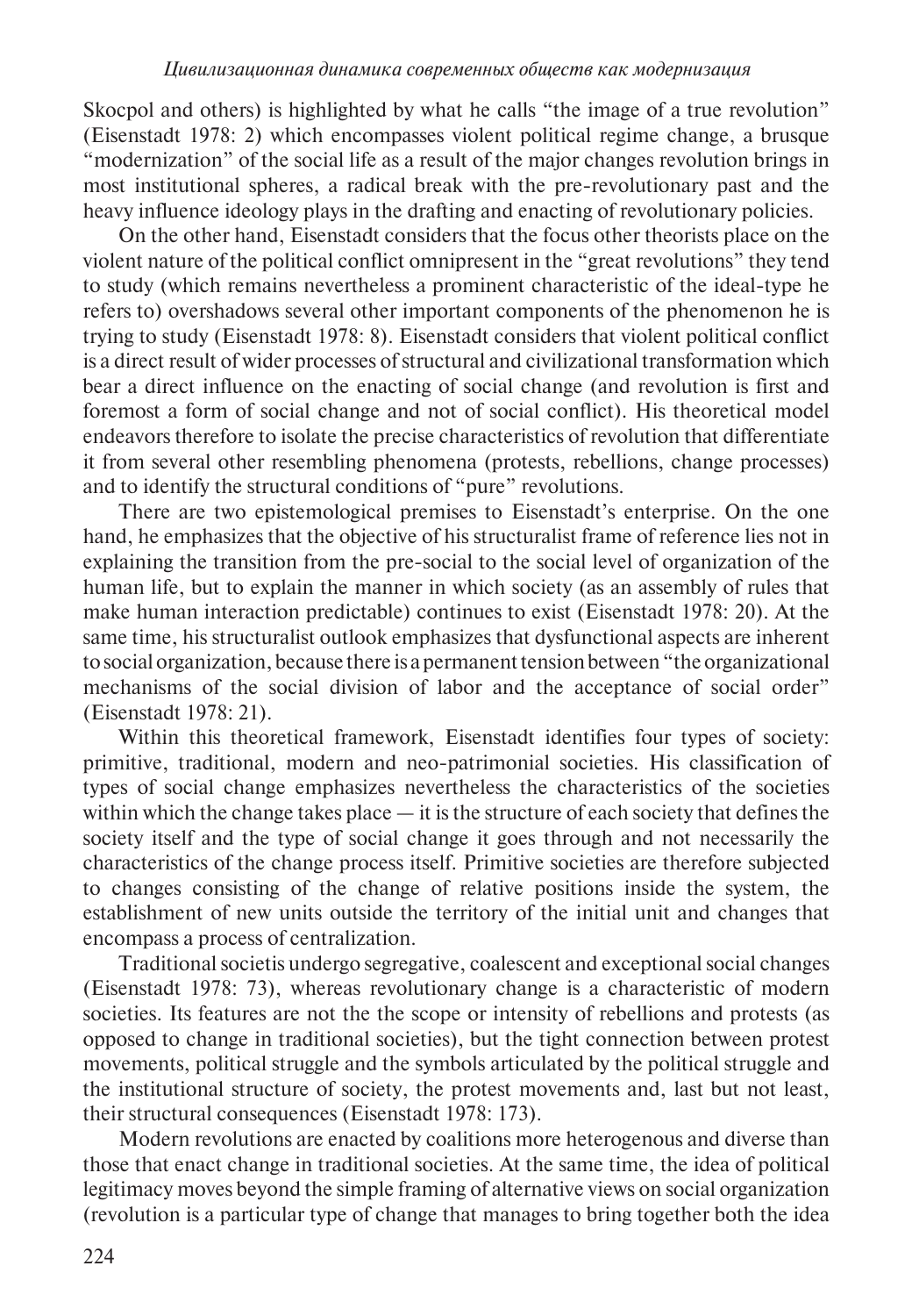of a return to an original order more just than the existing one and the idea of a general progress of society through the enactment of deliberate changes). Violence becomes therefore a product of both the new symbolic construction of an alternative social order and a direct consequence of the deliberate and conscientious character of revolution (unlike change in traditional societies, which is conditioned and determined by three types of structural influence: the structure of society itself, the characteristics of the ecological environment that surrounds the social systems and the lack of a deliberate cultural model of agency-enabled social change). Revolutions result in the increase of structural differentiations and specialization, the development of an industrial/ semiindustrial market economy, the articulation of social stratification and social mobility systems, the apparition and development of centralized and bureaucratic political systems (Eisenstadt 1978: 178).

The relevance of Eisenstadt's approach to the study of culture and civilization as a hallmark of revolutionary and social change lies not necessarily in the causal model he proposes, which is not manifestly different from the ones other theorists such as Skocpol, Barrington Moore, Ellen Kay Trimberger advance. Eisenstadt admits that inter-state competition and warfare play an important role in the intensification of pressure the political regime has to cope with (Eisenstadt 1978: 195). The problem he advances is that the model of overlapping internal and external conditions does not explain two empirical facts: how the transition to modern society was possible in the absence of revolution (in Switzerland and in the Scandinavian states) and why the modern revolution (transformed into an instrument) was unable to "produce" modern societies outside the Western World. The answer lies in the "combination between the structural and cultural characteristics of the societies in which the modern revolutions took place" and "the specific historical conditions that served as the framework within which the potentialities for revolution and concomitant social transformation became actualized" (Eisenstadt 1978: 198). Hence, the specific combination of cultural and structural characteristics in the Western World is defined by the high degree of convergence between the protest movements and between the protest movements and political conflict; by the high degree of convergence between changes in multiple institutional spheres. The historical context that activates these conditions is the transition from the traditional model of society to the modern one (the development of an open model of authority and social stratification — classes being more permeable than ethnic or feudal hierarchies) and the incorporation of societies inside an emergent international system subjected itself to a continuous process of change.

#### **Demographics and Culture — Jack Goldstone's Approach to the Study of Revolutions**

Goldstone starts his analysis of the revolutionary phenomenon from two major assumptions: modern states are heavily influenced in their dynamic and transformation by demographic elements (his work focuses at the same time on the micro-dynamics of different population sub-categories: young people, landless peasants, members of the elite groups that cannot inherit the elite status belonging to their parents) and building a "conjunctural" theoretical model of state break-down, which must account for multiple economic, social, political and *cultural* dynamics (Goldstone 1991: XXIII). The four "conditions" that make revolution possible are the financial crisis of the state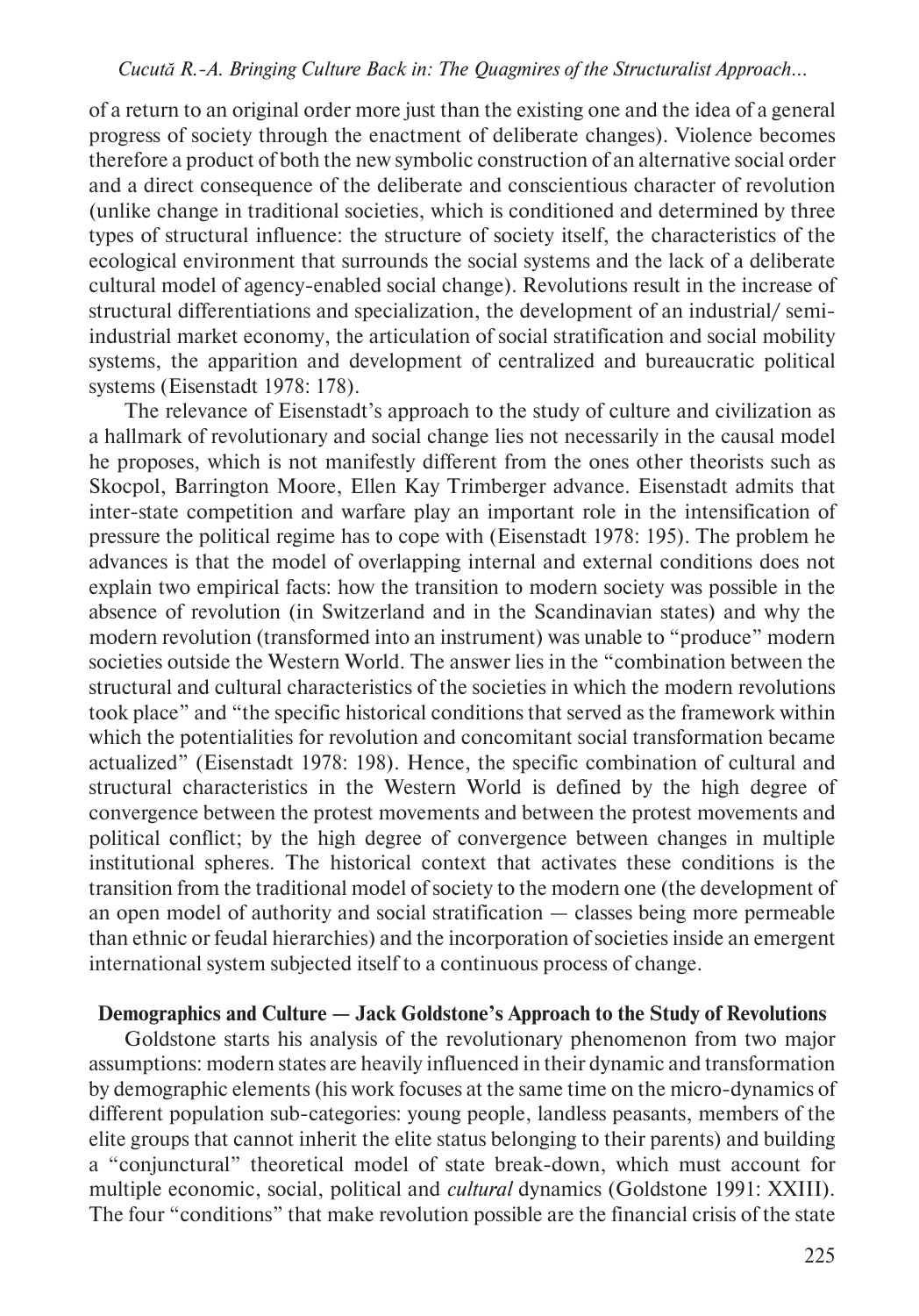(the increasing gap between the state's revenues and its normal expenses), the severe divides and cleavages between the elites, determined by the competition for the appropriation of the main power positions, the existence of a high mobilization potential as a result of increasing discontent (influenced by the patterns that favor mobilization and action, as well as the increasing proportion of young people in the total population) and the accentuation of "heterodox ideas and religions" (Goldstone 1991: XXIV).

Thus, Goldstone notices that history observes two extended "waves" of state breakdown — the first one reaching its climax in the second half of the XVIIth century and the second one becoming manifest in the latter half of the XIXth century (divided by almost a century  $-1660-1760$  — of political stability). In stark opposition to what he considers a linear model of change (a transition in both qualitative and quantitative terms from one stage to another, whom he attributes to the visions of Marx and Durkheim), Goldstone considers that social change is the result of both cyclical (the process of state centralization, urbanization, the development of market economy) and linear processes of change.

Goldstone's thesis is an attempt to synthesize the Theda Skocpol and Charles Tilly's theories of revolution, adding to their apparatus two new independent variables — the demographic factor and the influence of what Goldstone calls "heterogeneous" cultures and religions. Hence, Goldstone admits that there is an innate tension in every society within the elite group, a form of manifest competition for positions of power, status and the distribution of resources — a perspective which is consonant with Charles Tilly's perspective on revolutions (one has to note at the same time that Goldstone does not apply the more detailed theoretical models of Tilly pertaining to mobilization and collective action). Moreover, revolutions occur in the same causal and conjectural manner which Skocpol posits — revolutions are the consequence of the simultaneous occurrence of several systemic conditions. The whole theoretical scheme is however deeply influenced by demographics, which Goldstone considers an independent variable (the most important social dynamics are all the result of an increasing population). Thus, by the middle of the  $17<sup>th</sup>$  century, the state's financial expenditures are increasing as a direct result of population growth (armies become larger, prices increase, wars become harder to fund — Goldstone notes for example that the English revolution occurred after a short war the monarch had to wage against Scotland, a relatively underdeveloped country in military terms). At the same time, there is a manifest gap between the state's increasing need of revenues and the "antiquate" means of taxation (in an age of inflation, taxation operates per quantity and not proportionally in a century marked by inflation). Furthermore, the increase in population (which follows the same general trends within the elite groups and the general population) determines increased competitions within the elite (an increasing number of young nobles who cannot access privileged positions via inheritance resort to royal patronage, which adds a complimentary stress on the state's already strained finances). Simultaneously, the increase of the youth's proportion in the general population (in both the cases of  $17<sup>th</sup>$  century England and late  $18<sup>th</sup>$  century France, the 26–35 cohort is the largest one in their entire history up to that particular moment) leads to the appearance of new patterns for mobilization (Goldstone 1991: 140).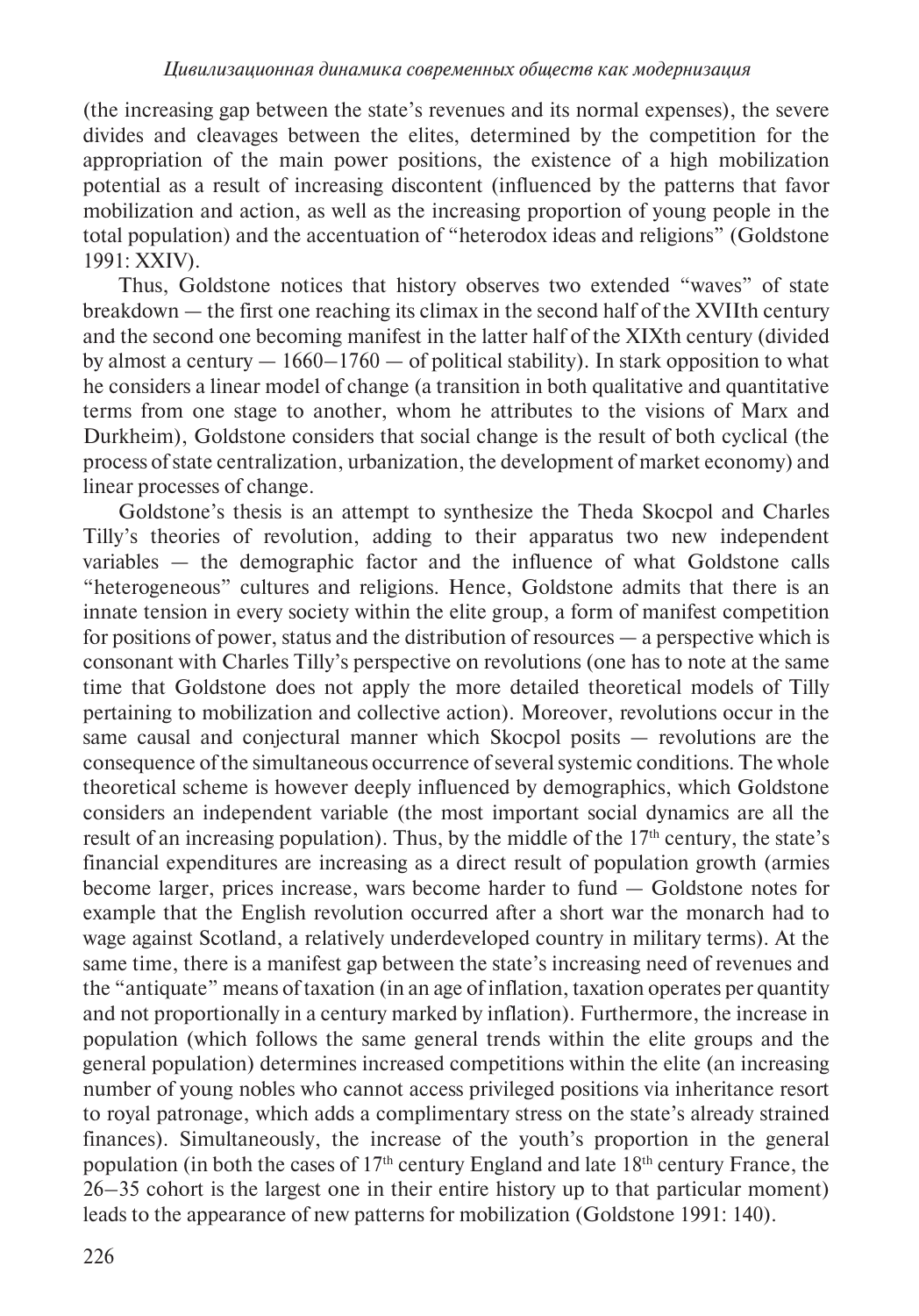#### *Cucută R.-A. Bringing Culture Back in: The Quagmires of the Structuralist Approach...*

In Goldstone's terms, it is the material factors that play an important part in the process of state break-down. State break-down is the causal consequence of the inadequacy of social and political arrangements facing an extended period of demographic growth (social institutions are unable to cope with the political, fiscal and social pressure determined by the increase in population). It is at this precise point that Goldstone tries to integrate culture into his theory — the ideological and cultural factors play a role not in the state's break-down, but in the reconstruction of the state (Goldstone 1991: 29)

Goldstone argues that one of the main problems with Skocpol's theory is that it does not take culture and ideology into account. On the contrary, Skocpol adamantly argues that ideology does not play a determining role in the whole revolutionary process (Skocpol 1979: 168–174). Goldstone considers, appealing to Sewell (Sewell 1985: 58) that cultural and ideological differences are responsible for the different outcomes of different revolutions. At the same time, in the same manner as Eisenstadt, Goldstone considers that the investigation of ideology and culture explains not only the direct revolutionary consequences (the radicalization of the revolutionary regime, for example), but also the unique characteristics of the early modern revolutions he studies: the fact that their occurrence is limited to the Western hemisphere and the sustained rhythm of development the post-revolutionary states have managed to sustain (Goldstone 1991: 419).

The difference that explains the occurrence of revolutions in the early modern period of history in the Western world lies, according to Goldstone, not in the social, economical and political conditions which are influenced by the same general demographic trends (it is important to note that, according to Goldstone's survey, most states must cope with crises brought by the gap between the inadequate social and political arrangements and the challenges posed by the increasing population), but in the analysis of the cultural and religious norms specific to each state and society. While admitting that there is a quasi-natural tendency in revolutions for the radicalization of the political scene (the existence of a marginal part of the elite, whose social progression is blocked, leads its members to adopt radical views challenging the fundaments of the Old Regime, which enable them at the same time to outplay the moderates who initially take power after the overthrow of the old authorities), Goldstone emphasizes that the radicalization trend is a political discourse that evolves from radical criticism of the Old Regime to the criticism of the moderates' inability of dealing with the structural consequences of state crisis, finally embracing nationalism and belligerent overtones, as the message and the promise of redistribution does not ensure the perpetual legitimacy of the radical regime (Goldstone 1991: 427).

However, the cultural differences that ensure the incidence of revolution and its different outcomes are those expressed by the different essential characteristics Western revolutionary ideology and culture entail. Goldstone points to the distinction set by Skocpol and Swidler between "ideologies" (understood as "values, meanings and symbols that are self-consciously offered in contest with other sets of values, meanings and symbols") and "cultural frameworks" ("taken for granted, background set of values, meanings, and symbols that are embodied in the dominant social, economic, religious, and political habits and institutions of a society") (Goldstone 1991: 445).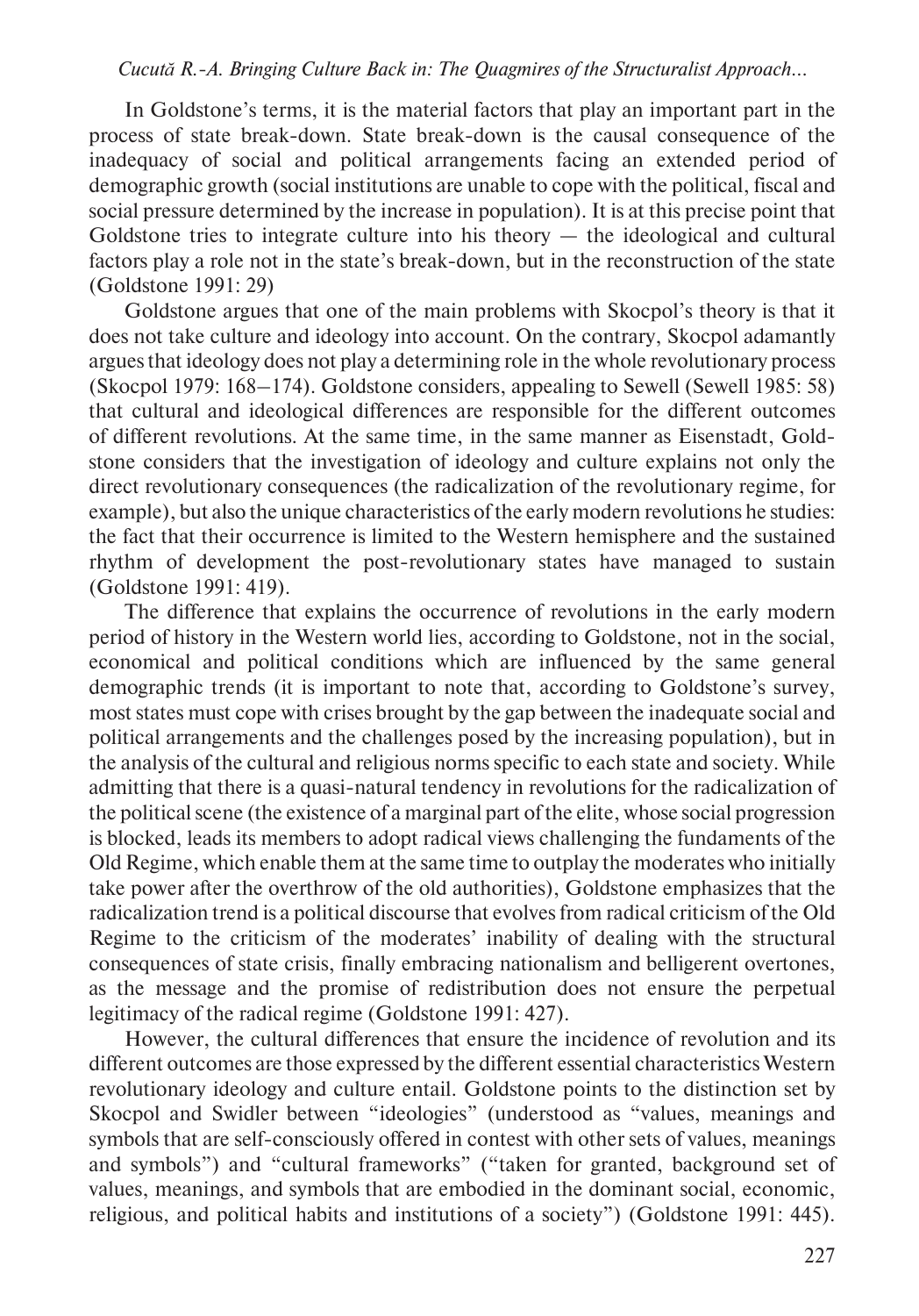The main distinction between the Western and Oriental cultural framework is the presence of an "eschatological element" derived from the Judeo-Christian tradition that entails a secular vision of history, as opposed to the traditional cyclical view of human and societal existence. Consequently, during the periods of state crisis that affect states during the  $17<sup>th</sup>$ ,  $18<sup>th</sup>$  and  $19<sup>th</sup>$  century, the Chinese or Middle Eastern ideological response consists not of an appeal to the creation of a new social arrangement and political organization, but to a stricter adherence to the traditional norms and rules (Goldstone 1991: 449).

The preconditions for the ideological revolution (which is lacking in Japan, China or Turkey during the period Goldstone analyses) are the existence of a marginal elite that seeks not only to take power, but also to change the basic principles that ensured its marginalization and the existence of powerful eschatological elements that ensure the interpretation of the revolution not as a return to a "Golden Age" but as a first step in the creation of a "new, more virtuous society" (Goldstone, 1991: 449). The adjacent character of culture, as Goldstone uses the concept, manifestly rejects the autonomous status of culture — Goldstone criticizes Bourdieu and Giddens, considering that although their approach to culture manages to avoid the pitfalls of material determinism, their perspectives "are useless for long-term, causal historical explanation" (Goldstone 1991: 457). Human creativity, concedes Goldstone, is not constant, because it is stimulated especially in the intervals that precede revolutions, during social crises brought by material factors.

## **John Foran and Cultures of Resistance**

John Foran's analysis of revolutions has two objectives. On the one hand, Foran tries to build a theory to explain revolutions in the Third World, arguing that neither Huntington (who simply divides revolutions in Oriental and Occidental revolutions), nor Skocpol (whom Foran argues is concerned more with the dynamics of "agrarian empires") are concerned with the dynamics of Third World states and societies. On the other hand, his approach to culture, which tries to integrate into his explanatory theoretical model what he calls "the political cultures of opposition", which are to offer "a complex mediation between structure and action" (Foran 2005: 14). The integration of culture into the study of revolutions is meant, in Foran's view, to complement the emphasis on structure.

The theoretical model he advances is, at first glance, another "conjunctural" approach to the study of revolutions. Five inter-relational factors constitute the causes of revolutions: a dependent path of development (which Foran adopts from Immanuel Wallerstein), the existence of an exclusionary, personalist or colonial state or open polity, the existence of manifest and effective political cultures of opposition, the revolutionary crisis, consisting of a major economic downturn and a world systemic opening (Foran 2005: 18).

The dependent development of a state consists of his integration into the global economy under conditions that manifestly shape its social structure — the underlying hypothesis Foran bases his study upon is that the conditions of dependent development are the cause of the severe discontent that fuel the leading classes and groups which eventually form the revolutionary coalitions (Foran 2005: 18). Consequently,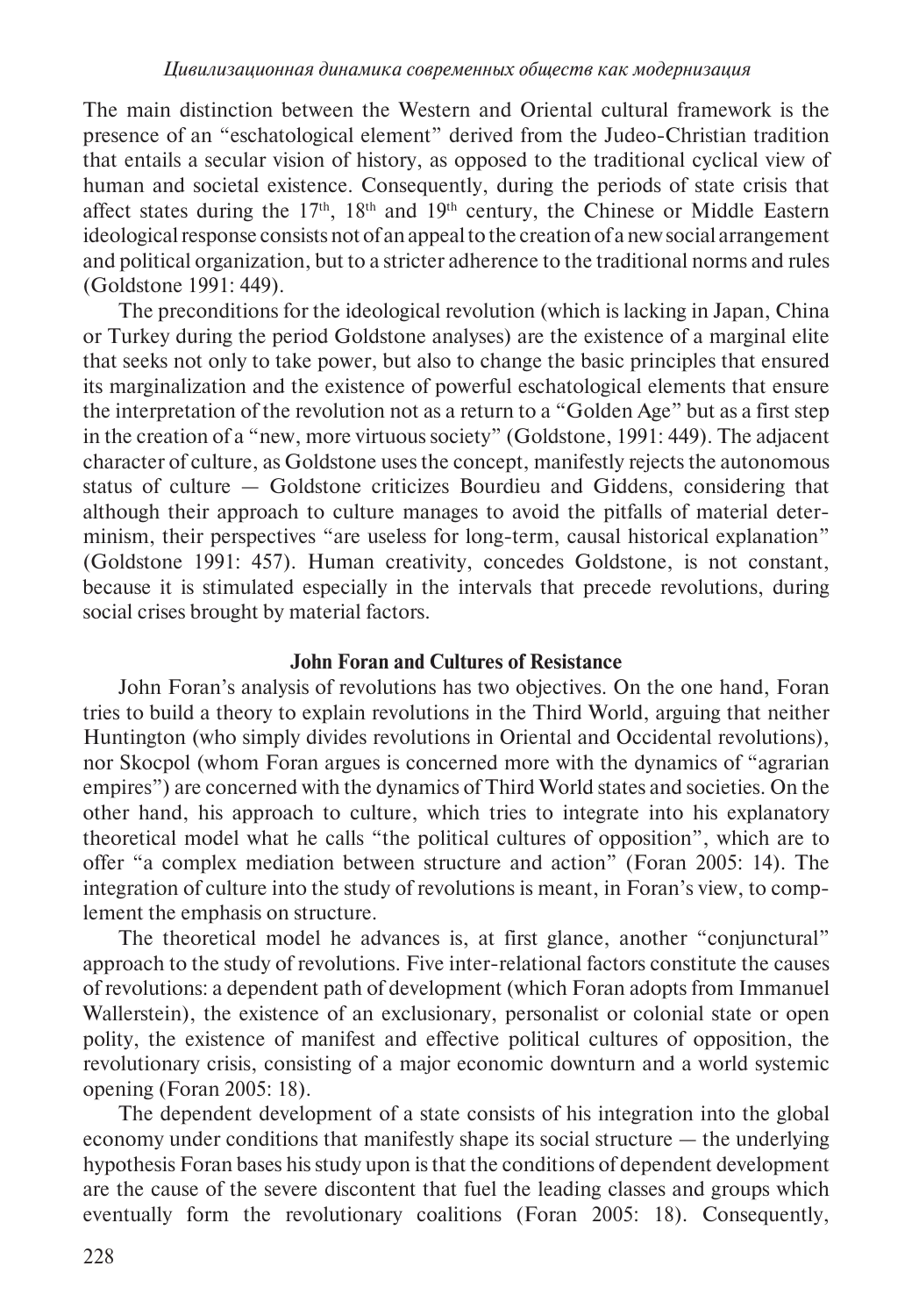repressive, exclusionary and personalist states are at the origin of the repression of lower classes and exclude from political participation middle classes and economic elites (thereby favoring the formation of multi-class coalitions against the state (Foran 2005: 19).

The integration of political cultures of opposition into the theoretical model is meant to set a new light on agency, amidst the structuralist dominance in the field of theories of revolution (Foran 1997: 203–226). Basically, political cultures of opposition should offer a different perspective of extended grievances or discontent, without resorting to a structural-determinist explanation of their origin. In Foran's terms, "broad segments of many groups and classes must be able to articulate the experiences they are living through into effective and flexible analyses capable of mobilizing their own forces and building coalitions with others". The revolutionary transformation of cultures is essentially the result of a mix of organizational capacities, past experiences, culture and ideology (Foran 2005: 21).

But the political cultures of opposition and revolution are not necessarily a breakthrough or a step off the structuralist theoretical claims — as Foran readily admits, political cultures of opposition and revolution, although may make room for agency and meaning in the study of revolution, remain a by-product or a consequence of the larger structural dynamics: for John Foran, political cultures of resistance and opposition are a reaction to the "structural problems and inequalities entailed by dependent development and the repressive state" (Foran 2005: 22). All in all, of the five conditions Foran identifies as necessary for the occurrence of revolution, four are structurally determined (and remain outside the agent's power of action or decision), and only the elaboration of political cultures of resistance and opposition offers itself as a field for agency (and even under these conditions, although Foran credits it for being the "ingredient" that makes the difference between a revolution and a non-revolution, the political cultures in question remain reactions to the larger structural developments).

For Foran, political cultures of resistance and opposition are the meeting point of subjective experiences animated by the political involvement of agents, revolutionary discourses circulating in between revolutions and revolutionary groups and popular idioms which express the peoples' concerns in terms of justice, freedom or fairness, becoming a general phenomenon when people and groups organize themselves in networks and organizations actively trying to change the existing order (Foran 2008: 236).

#### **Culture and revolution — the subaltern perspective**

Eisenstadt, Goldstone and Foran point, albeit in different theoretical contexts, to the importance of integrating the study of culture into the wider field of theories of revolution. Eisenstadt and Goldstone insist that culture is important not only in the shaping of the revolution's characteristics, but is, at the same time, essential for analyzing the results of the revolutionary process. Both Eisenstadt and Goldstone's theories follow the footprints of Barrington Moore's work in the field of comparative study of revolutions, trying to offer alternative explanations for the particular historical development of the Western world, by focusing on the impact of the modern revolutions. Eisenstadt and Golstone's main argument is that culture has a primordial role in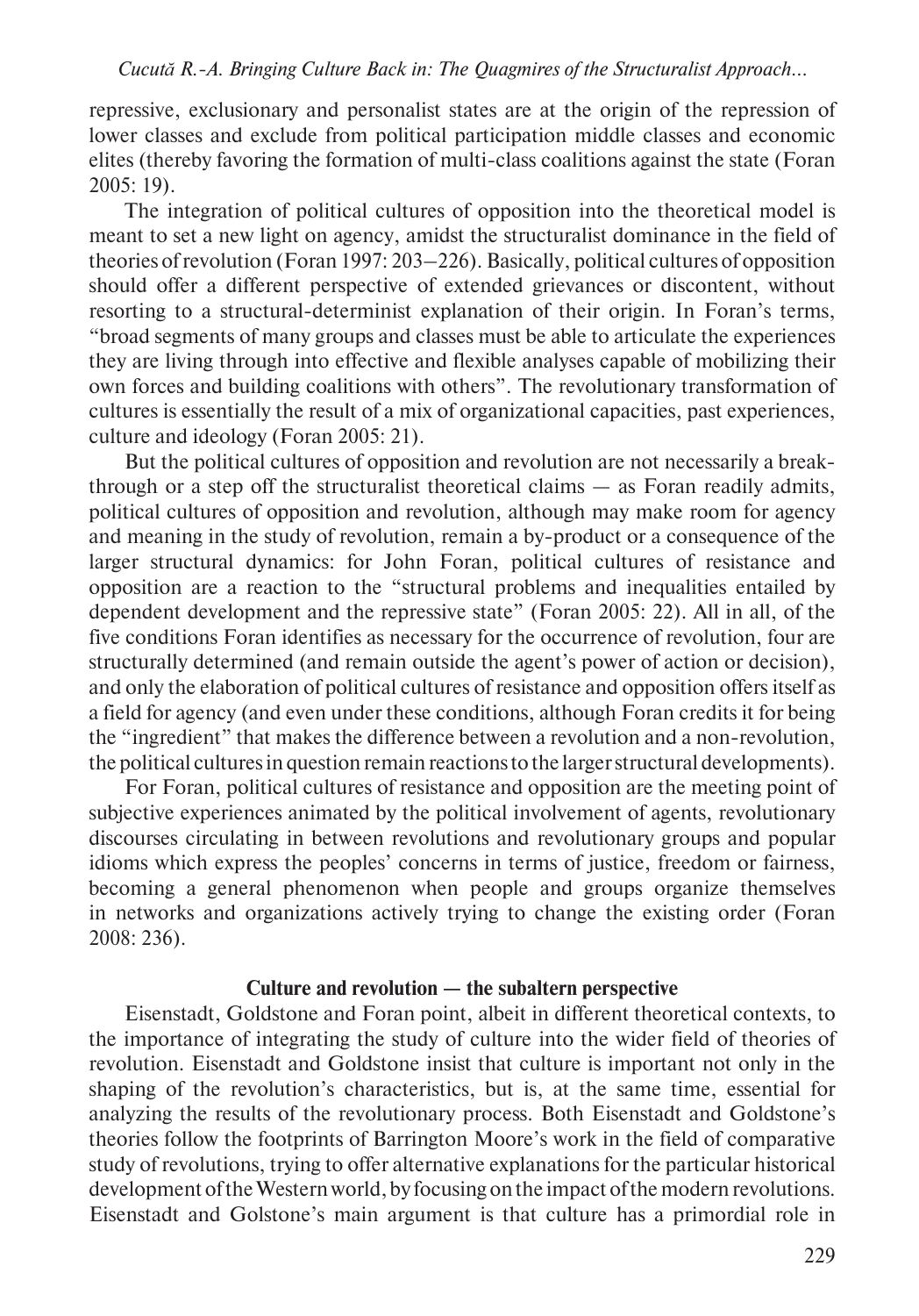shaping the characteristics of the process of change these societies undergo and on the results of the social, political, economic and cultural transformation revolutions represent. On the other hand, Foran insists that the role of culture is instrumental for the occurrence of revolutions (becoming the necessary element in the structural conjunctural theoretical models he strives to build).

However, one has to not that in spite of the differences between the three authors' views on the importance and the role culture plays in the revolutionary dynamic, the place culture occupies remains nevertheless somewhat static. All three authors definitely use the concept of culture in a related sense, the major problem at hand being the way culture is defined and the role it plays in the aforementioned theories. Introducing culture in the study of revolutions tends to become in all three instances only a multiplication of the structural determining elements — to the extent that the concept is operationalized (which is a seldom occurrence), the influence of the economic and political structure is only added a new dimension, the cultural one. The structural causal sequence of the three theoretical models remains unchanged — we are not dealing only with economic, social and political structures, we have to deal with cultural structures too. Eisenstadt, Foran and Goldstone do not try to integrate culture into the study of revolutions; they make an effort to build the concept of a cultural structure (which operates in revolutions in the same over-deterministic manner in which material or institutional structures do). Of the three authors, only Foran tries to make room for agency into his theoretical scheme by addressing the problem of culture (but its somewhat reactive reaction to long-term and all-encompassing structural transformations, such as dependent development or the repressive and personalized regime, the world-systemic opening and so forth makes clear that the possibilities and limits of agency are clearly limited in his perspective). Nevertheless, in all three accounts, culture plays a secondary role. Although the authors appeal to culture in order to draw essential characteristics or conclusions in regard to the revolutionary phenomenon, the bulk of the theoretical explanation lies on the conjunctural structuralist model Eisenstadt, Goldstone and Foran employ. Culture, although used to explain essential characteristics, plays largely a secondary role, being conceptualized largely as another structure that limits and constrains the actions of the agent.

Basically, the researcher is facing two alternatives. On the one hand, "structuralizing" culture seems one of the ways out of the quagmire surrounding the relation between culture and revolutions. Francesca Poletta, for example, argues that the task of the researcher lies not in abandoning political "objective" structures in favor of the analysis of subjective perceptions, but in "investigating the objective resources and constraints determined by the dimension of political structure" (Poletta 2004: 97). Culture is therefore (in contrast with Foran's hopes of making room for agency in revolution theories by discussing culture) not necessarily complementary with agency, intentionality and subjectivity. Although many structures have cultural origins, cultural structures complement the picture drawn by structuralist theories, by shedding light on aspects such as cultural norms, collective memories, constitutional dispositions in regard to the use of power and the role of political actors, institutions and processes (Poletta 2004: 108-109). The major problem with the structural culturalism Poletta proposes (which can be identified in the works of Eisenstadt, Goldstone and Foran) is